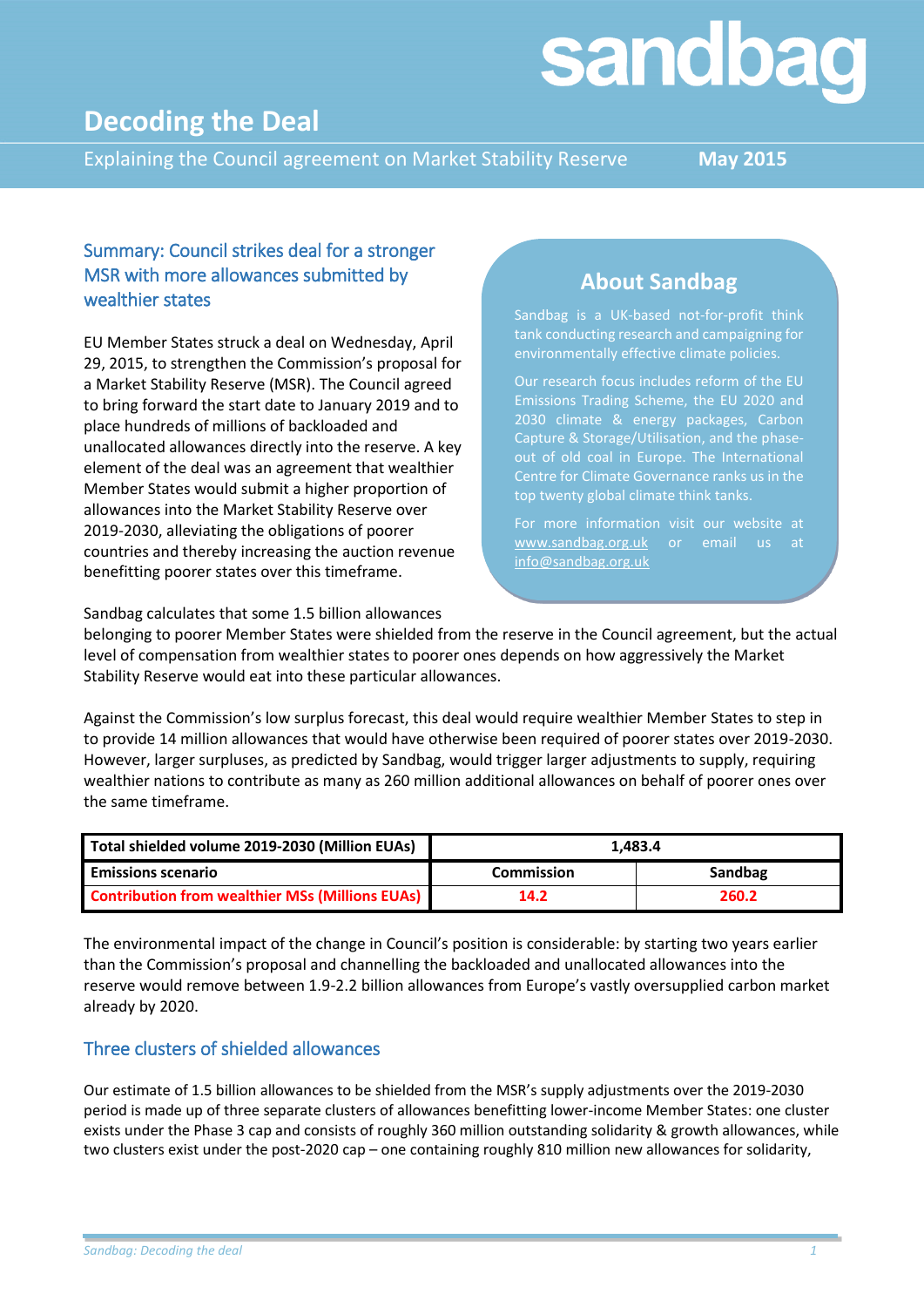growth & interconnections and a further one containing 310 million allowances meant for financing a modernisation fund for countries with particularly high investment needs.

The net additional contribution from wealthier Member States on behalf of poorer ones from each of these three categories is provided below, against both the Commission's and Sandbag's surplus forecast until 2030.

| <b>Shielded cluster</b>                                         | <b>Total</b><br>$(2019 - 2030)$ |           | Solidarity & growth<br>(2019-2020) |      | Solidarity, growth<br>& interconnections<br>(2021-2030) |       | <b>Modernisation</b><br>$(2021 - 2030)$ |      |
|-----------------------------------------------------------------|---------------------------------|-----------|------------------------------------|------|---------------------------------------------------------|-------|-----------------------------------------|------|
| <b>Shielded volume</b><br>(Millions of EUAs)                    | 1,483.4                         |           | 361.3                              |      | 812.1                                                   |       | 310.1                                   |      |
| <b>Emissions</b><br>scenario                                    | <b>COMM</b>                     | <b>SB</b> | <b>COMM</b>                        | SB   | <b>COMM</b>                                             | SB    | <b>COMM</b>                             | SB   |
| <b>Contribution from</b><br>wealthier MSs<br>(Millions of EUAs) | 14.2                            | 260.2     | 10.0                               | 24.6 | 2.9                                                     | 160.5 | 1.2                                     | 75.1 |

All three EUA clusters are made up entirely of auctioned allowances. Besides these three clusters, approximately 10.5 billion further allowances will be auctioned over the 2019-2030 period. However, none of these other allowances are shielded from the supply adjustments implemented by the MSR.

#### Net beneficiaries are also part-contributors

Under the Commission's forecast, of the total EUA volume that the reserve must absorb over the 2019-2030 period some 23 million would need to come from the three abovementioned clusters – yet the shielding prevents this from happening. Therefore, in order for the MSR to conduct the same supply adjustment as without the shielding, the shortfall will have to come from the unshielded category of allowances.

Since allowances in the unshielded category belong to all Member States, each State's auction pot will be proportionately affected by any changes to the auctioning schedule. Therefore, if the shortfall due to shielding must be corrected by channelling instead unshielded allowances into the reserve, all Member States must relinquish such allowances according to a predetermined distribution key – including poorer ones. However, because their contribution is significantly less than what they gain from shielding the abovementioned clusters, they are able to derive the net benefits mentioned in the previous section.

Concretely, under the Commission forecast, of the abovementioned 23 million EUAs, poorer Member States will have to shoulder 9 million. This allows them to achieve the net benefit of 14 million described earlier.

| Total shielded volume 2019-2030 (Millions EUAs)   | 1.483.4           |         |  |
|---------------------------------------------------|-------------------|---------|--|
| <b>Emissions scenario</b>                         | <b>Commission</b> | Sandbag |  |
| <b>Displaced MSR adjustments</b>                  | 23.1              | 390.2   |  |
| <b>Contribution from poorer MSs</b>               | 8.9               | 130.0   |  |
| <b>Additional contribution from wealthier MSs</b> | 14.2              | 260.2   |  |

Under the Sandbag forecast, the displaced volumes and net benefits are much larger. This is because the MSR is set to absorb 12% of the surplus each year the market is oversupplied. The larger the surplus, the larger the volume channelled into the reserve, prompting the MSR to try to raid a larger volume from the shielded clusters. However, this shielding forces a larger volume to be instead channelled into the reserve from among unshielded allowances, implying a greater burden on both wealthier and poorer Member States.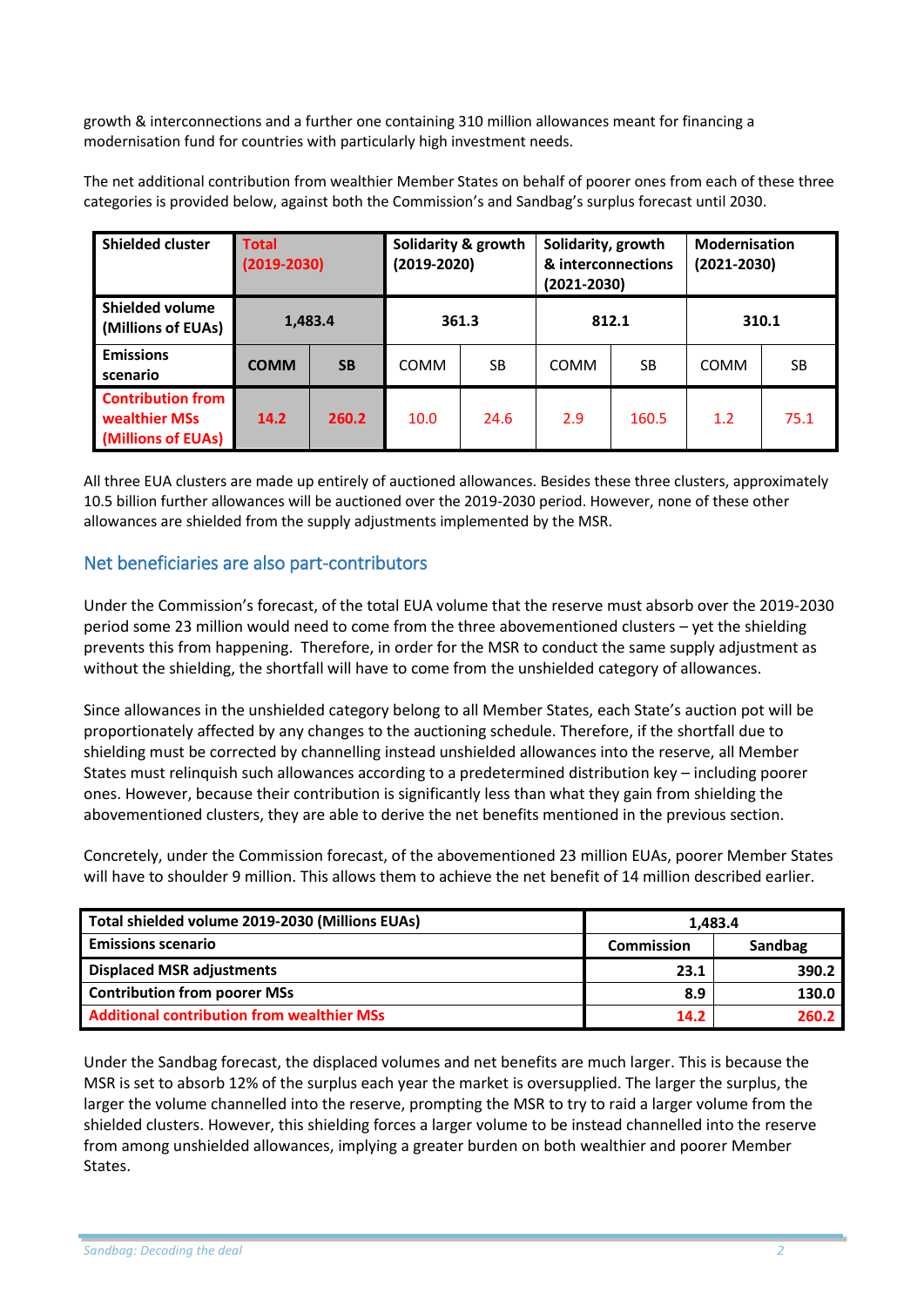#### Who benefits when

An additional complication is that the Member States who benefit from shielding these clusters are slightly different in each instance. While, as a general rule, there is a net loss of allowances to the MSR from wealthier member states and a corresponding gain to poorer ones, there are some notable exceptions. The beneficiaries of solidarity, growth & interconnection allowances in Phase 4 are countries with GDP per capita at or below 90% of the EU average (Baltics, Eastern Europe and Mediterranean – except Italy). The Phase 4 modernisation fund is reserved for a poorer subset of these, i.e. Member States with GDP per capita below 60% of the EU average (i.e. Baltics and Eastern Europe). Meanwhile the beneficiaries of Phase 3 solidarity & growth allowances are mixed – these also include some relatively prosperous countries, such as Sweden, Luxembourg and Italy.

A breakdown of beneficiaries under each cluster is provided below, as well as a list of excluded countries who will be net contributors when each cluster is shielded.

| Country<br>category      | All periods (2019-<br>2020)                   | Solidarity & growth<br>$(2019 - 2020)$                                           | <b>Modernisation</b><br>$(2021 - 2030)$                                                  | Solidarity, growth<br>& interconnections<br>$(2021 - 2030)$          |
|--------------------------|-----------------------------------------------|----------------------------------------------------------------------------------|------------------------------------------------------------------------------------------|----------------------------------------------------------------------|
| <b>Net beneficiaries</b> | BG, CZ, EE, HU, LA, LT, PL,<br>RO, SK         | BE, BG, CY, CZ, EE, ES, HE,<br>HU, IT, LA, LT, LU, MA, PL,<br>PT, RO, SK, SI, SE | BG, CZ, EE, HR, HU, LA, LT,<br>PL, RO, SK                                                | BG, CY, CZ, EE, ES, HE, HR,<br>HU, LA, LT, MA, PL, PT,<br>RO, SK, SI |
| <b>Net contributors</b>  | AU, DE, DK, FI, FR, IC, IE,<br>LI, NL, NO, UK | AU, DK, FI, FR, DE, HR, IC,<br>IE, LI, NL, NO, UK                                | AU, BE, CY, DE, DK, ES, FI,<br>FR, HE, IC, IE, IT, LI, LU,<br>MA, NL, NO, PT, SI, SE, UK | AU, BE, DK, FI, FR, DE, IC,<br>IE, IT, LI, LU, NL, NO, SE,<br>UK     |
| <b>Mixed</b>             | BE, CY, ES, HE, HR, IT, LU,<br>MA, PT, SI, SE |                                                                                  |                                                                                          |                                                                      |

Until there is more clarity on how allowances will be divided under the Phase 4 modernisation and solidarity, growth & interconnections clusters, the net costs and benefits for individual Member States cannot be calculated. This is possible, however for Phase 3 solidarity & growth allowances. We provide a breakdown of the net cost or benefit to each Member State in the table below under both a Commission and Sandbag surplus forecast:

| Country         | <b>Commission</b> | Sandbag | Country        | <b>Commission</b> | Sandbag |
|-----------------|-------------------|---------|----------------|-------------------|---------|
| Austria         | $-0.25$           | $-0.62$ | Latvia         | 0.09              | 0.21    |
| Belgium         | $-0.05$           | $-0.13$ | Liechtenstein  | 0.00              | 0.00    |
| <b>Bulgaria</b> | 1.11              | 2.71    | Lithuania      | 0.15              | 0.37    |
| Croatia         | $-0.07$           | $-0.17$ | Luxembourg     | 0.00              | $-0.01$ |
| Cyprus          | 0.03              | 0.07    | Malta          | 0.02              | 0.04    |
| Czech Republic  | 1.12              | 2.75    | Netherlands    | $-0.62$           | $-1.51$ |
| <b>Denmark</b>  | $-0.23$           | $-0.57$ | Norway         | $-0.13$           | $-0.32$ |
| Estonia         | 0.28              | 0.68    | Poland         | 3.88              | 9.51    |
| Finland         | $-0.31$           | $-0.77$ | Portugal       | 0.10              | 0.25    |
| France          | $-1.00$           | $-2.46$ | Romania        | 1.96              | 4.81    |
| Germany         | $-3.75$           | $-9.19$ | Slovakia       | 0.50              | 1.23    |
| Greece          | 0.27              | 0.65    | Slovenia       | 0.05              | 0.13    |
| Hungary         | 0.29              | 0.72    | Spain          | 0.19              | 0.46    |
| Iceland         | $-0.01$           | $-0.01$ | Sweden         | $-0.02$           | $-0.05$ |
| Ireland         | $-0.17$           | $-0.42$ | United Kingdom | $-1.95$           | $-4.79$ |
| Italy           | $-1.46$           | $-3.58$ |                |                   |         |

Table 1: Net gains and benefits from shielding the solidarity and growth cluster in 2019-2020 (Millions EUAs).